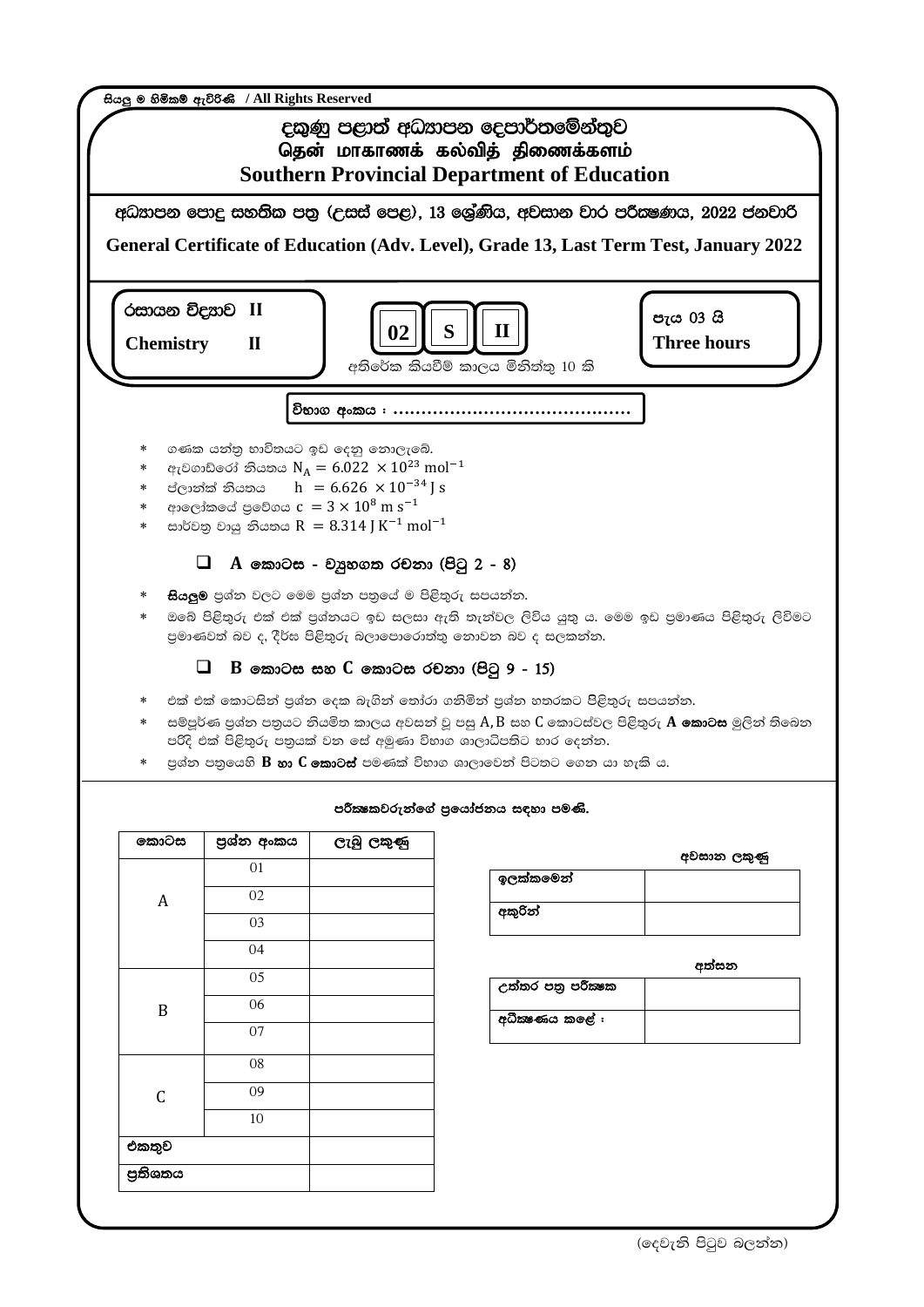A කොටස - වසුහගත රචනා • පුශ්න හතරටම මෙම පතුයේම පිළිතුරු සපයන්න. (එක් එක් පුශ්නය සඳහා නියමිත ලකුණු පුමාණය 10 කි)  $01.$  (a) පහත සඳහන් රසායනික විශේෂ සලකන්න.  $HNO<sub>3</sub>$ , C, S, O, CH<sub>4</sub>, KIO<sub>3</sub> ඉහත විශේෂ වලින් කවරක්,  $(i)$  ඉහළම දුවාංකය පෙන්වයි ද?  $(\ldots \ldots \ldots \ldots \ldots \ldots)$ (ii)  $SO_4^{2-}$  අයනයේ හැඩයට සමාන වේ ද? (iii)  $BF_3$  හා සම ඉලෙක්ටෝනික වේ ද?  $(iv)$  වායුමය බහුරූපී ආකාර දෙකක් පෙන්වයි ද?  $(v)$  පරිමාමිතික විශ්ලේෂණයේ දී පුාථමික පුාමාණිකයක් ලෙස භාවිත කෙරේ ද?  $($ ................)  $(vi)$  ආම්ලික ඔක්සයිඩයක් සහ ආම්ලික හයිඩුයිඩයක් සාදයි ද? (ලකුණු 24)

 $(b)$   $H_2N_2O_2$  අණුවේ සැකිල්ල පහත දී ඇත.

$$
\begin{array}{cc}\n & H & O \\
 & \vert & \vert \\
H-N-N-O & \end{array}
$$

 $(i)$  මෙම අණුව සඳහා වඩාත් ම පිළිගත හැකි ලුවිස් වාූහය අඳින්න.

(ii) මෙම අණුව සඳහා සම්පුයුක්ත වාූහ අඳින්න. හේතු දක්වමින්, ඒවායේ ස්ථායිතා පිළිබඳ අදහස් දක්වන්න.

(iii) පහත සඳහන් ලුවිස් තිත්-ඉරි වාූහය පදනම් කරගෙන වගුවේ දක්වා ඇති  $C, N$  හා  $O$  පරමාණුවල,

- I. පරමාණුව වටා VSEPR යුගල්
- III. පරමාණුව වටා හැඩය සඳහන් කරන්න.
- II. පරමාණුව වටා ඉලෙක්ටෝන යුගල් ජාාමිතිය
- IV. පරමාණුවේ මුහුම්කරණය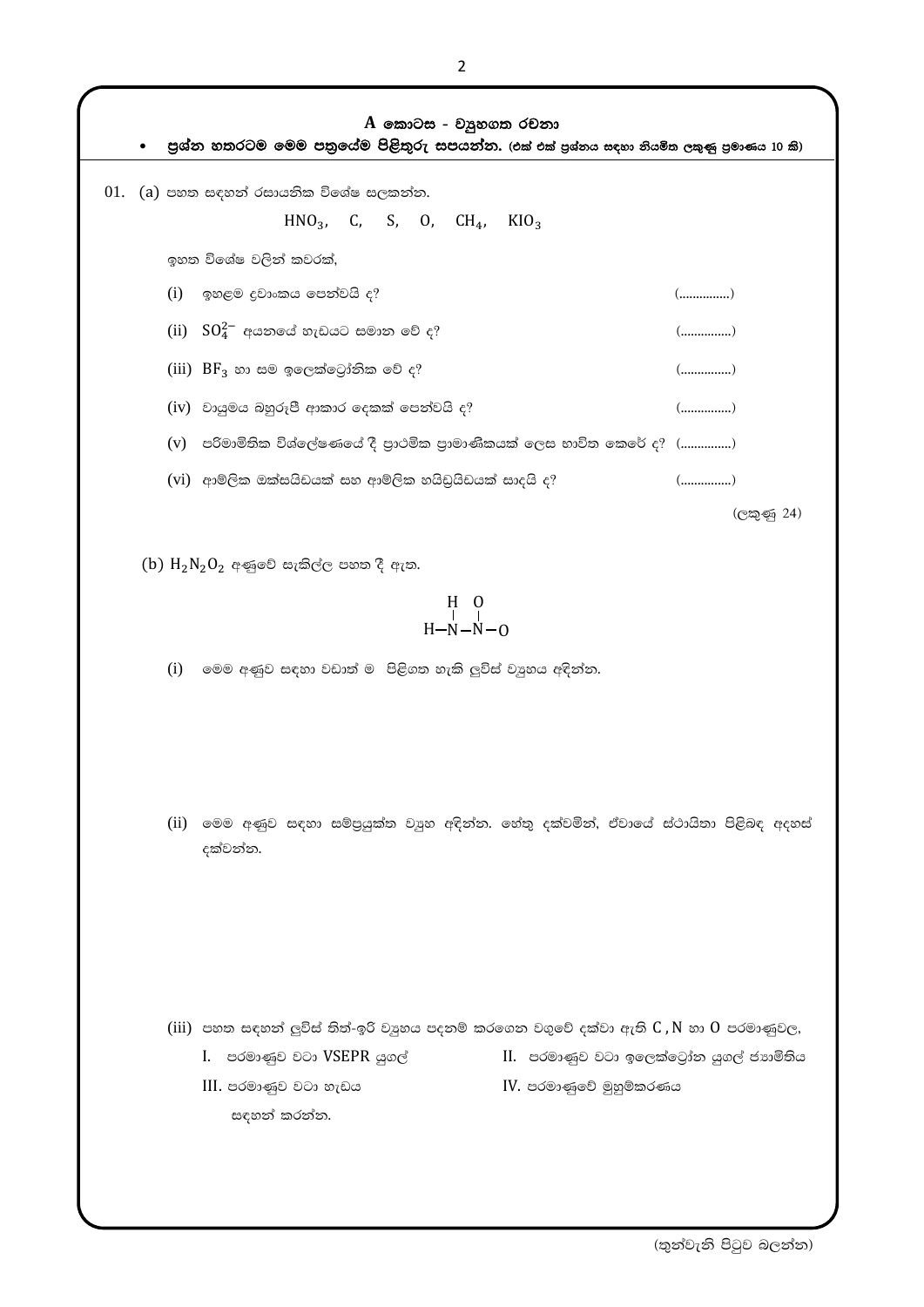පහත දැක්වෙන පරිදි පරමාණු අංකනය කර ඇත.

: 
$$
\ddot{E} - \ddot{Q} - \dot{N} = C = N - \dot{C}i
$$
:  
\n:  $\ddot{E} - \ddot{Q} - \dot{N} = C = N - \dot{C}i$ :  
\n
$$
F - Q^{\frac{1}{2}} - N^{\frac{2}{2}}C^{\frac{3}{2}} - \dot{N}^{\frac{4}{2}} + Cl
$$

|     |                         | $\Omega$ <sup>1</sup> | $N^2$ | $\mathcal{C}^3$ | N <sup>4</sup> |
|-----|-------------------------|-----------------------|-------|-----------------|----------------|
|     |                         |                       |       |                 |                |
| I.  | VSEPR යුගල්             |                       |       |                 |                |
|     |                         |                       |       |                 |                |
| Π.  | ඉලෙක්ටෝන යුගල් ජාාමිතිය |                       |       |                 |                |
|     |                         |                       |       |                 |                |
| Ш.  | හැඩය                    |                       |       |                 |                |
|     |                         |                       |       |                 |                |
| IV. | මුහුම්කරණය              |                       |       |                 |                |
|     |                         |                       |       |                 |                |

(ලකුණු 36)

(c) වරහත් තුළ දක්වා ඇති ගුණය **වැඩිවන** පිළිවෙළට පහත සඳහත් දෑ සකසත්ත. (හේතු අවශා **නොවේ**)  $(i)$ 

B, Na, P, Be, N (පළමුවන අයනීකරණ ශක්තිය)

 $\label{eq:10} \begin{minipage}{0.9\linewidth} \begin{minipage}{0.9\linewidth} \begin{minipage}{0.9\linewidth} \begin{minipage}{0.9\linewidth} \end{minipage} & \begin{minipage}{0.9\linewidth} \begin{minipage}{0.9\linewidth} \end{minipage} & \begin{minipage}{0.9\linewidth} \begin{minipage}{0.9\linewidth} \end{minipage} & \begin{minipage}{0.9\linewidth} \end{minipage} & \begin{minipage}{0.9\linewidth} \end{minipage} & \begin{minipage}{0.9\linewidth} \end{minipage} & \begin{minipage}{0.9\linewidth} \begin{minipage}{0$ 

(ii)  $NH_4^+$ , NF<sub>3</sub>, NH<sub>3</sub>, NOCl, NO<sup>+</sup> (බන්ධන කෝණය)

(iii) NH<sub>3</sub>, NOCl, NO<sub>2</sub>Cl, NH<sub>4</sub>, F<sub>3</sub>C – NC (නයිටුජන්වල විදසුන් ඍණනාව)

(ලකුණු 15)

 $(d)$  පරමාණුක කුමාංක Z, Z + 1, Z + 2, Z + 3 සහ Z + 4 වන, ආවර්තිතා වගුවේ අනුයාත මූලදුවා පහක පළමුවන අයනීකරණ ශක්ති පහත දී ඇත. Z, 16 ට වඩා අඩුවන අතර, මෙම මුලදුවාවලින් එකක් ලෝහයකි. අයනීකරණ ශක්ති අගයන් දී ඇත්තේ යම් නිශ්චිත අනුපිළිවෙළකට නොවේ.

## අයතීකරණ ශක්ති: 495, 1313, 1681, 2081, 1402 kJ mol<sup>-1</sup>

එක් එක් මුලදුවායට අදාළ අයනීකරණ ශක්ති අගය පහත දී ඇති වගුවෙහි ලියන්න.

| පරමාණුක කුමාංකය                    | $Z + 1$ | $Z + 2$ | $Z + 3$ |  |
|------------------------------------|---------|---------|---------|--|
| අයනීකරණ ශක්තිය /kJ $\rm{mol^{-1}}$ |         |         |         |  |

(ලකුණු 25)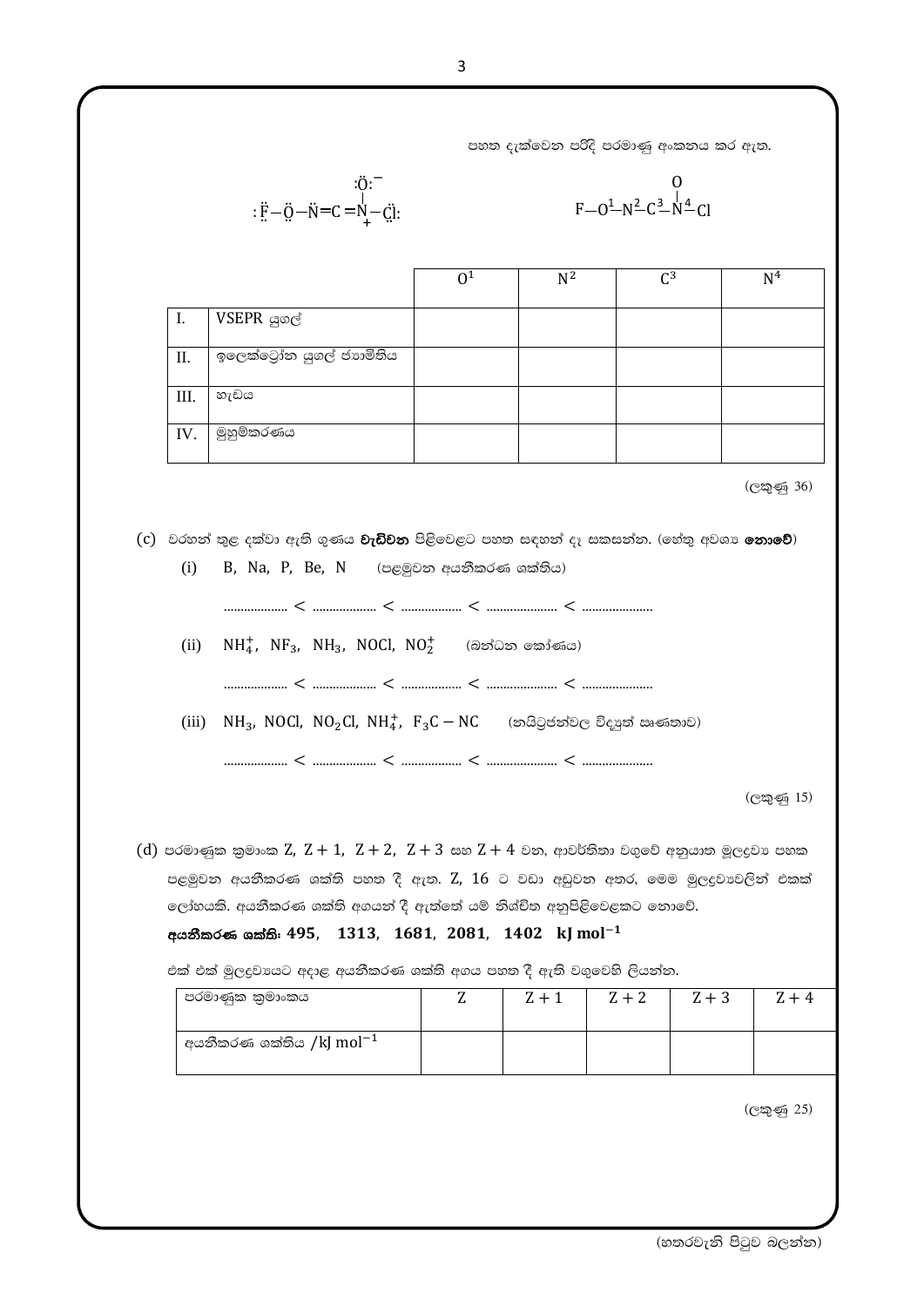- 02. (a) M නම් ලෝහය ආවර්තිතා වගුවේ S ගොනුවට අයත් වේ. වැඩිපුර ඔක්සිජන් වායුව ඇති විට එය කහ පැහැති දැල්ලක් සහිත ව දහනය වී  $M_1$  ඝනයක් ලබා දෙයි.  $M_1$  සිසිල් ජලය සමග පිරියම් කළ විට,  $M_2$ පැහැදිළි භාෂ්මික දුාවණයක් හා  $M_3$  සහසංයුජ සංයෝගයක් ලබා දෙයි.  $M_3$  ආම්ලිකෘත  $Ag_2O$  සමග පුතිකියා කර අවර්ණ ද්විපරමාණුක  $M_4$  වායුව ලබා දෙයි. වැඩිපුර  $M_2$ ,  $T$  ලෝහය සමග පුතිකිුයා කර අවර්ණ ද්විපරමාණුක  $M_5$  වායුව සහ ජලයේ දාවා  $M_6$  සංයෝගය ලබා දෙයි.  $M_6$  හි ජලීය දාවණයකට තනුක HCl බිංදුව බැගින් එකතු කළ විට වැඩිපුර අම්ලයෙහි දුවණය වන,  $M_7$  සුදු ජෙලටිනීය අවක්ෂේපයක් ලබා දෙයි.  $M_7$  තනුක  $NH_4OH$  හි දාවා නොවේ.
	- (i) M, M<sub>1</sub>, M<sub>2</sub>, M<sub>3</sub>, M<sub>4</sub>, M<sub>5</sub>, M<sub>6</sub>, M<sub>7</sub> සහ T හඳුනා ගෙන කොටු තුල ලියන්න.

| M     | $M_3$ | $M_6$          |  |
|-------|-------|----------------|--|
| $M_1$ | $M_4$ | M <sub>7</sub> |  |
| $M_2$ | $M_5$ | $\mathbf{r}$   |  |

(ii)  $M_1$  උණු ජලය සමග පුතිකියා කළ විට ලැබෙන ඵල පුරෝකථනය කරන්න.

(ලකුණු 50)

(b) සියුම් ව කුඩු කරන ලද  $CaCO_3$  සහ  $MgCO_3$  අන්තර්ගත මිශුණයකින්  $0.92$  g ක් ඉහළ උෂ්ණත්වයකට රත් කළ විට CaO සහ MgO පමණක් අඩංගු මිශුණයකින් 0.48 g ලැබුණි. ආරම්භක මිශුණයේ  $CaCO<sub>3</sub>$  වල ස්කන්ධ පුතිශතය ගණනය කරන්න. (සාපේක පරමාණුක ස්කන්ධ:  $C = 12$ ,  $0 = 16$ ,  $Mg = 24$ ,  $Ca = 40$ )

(ලකුණු 32)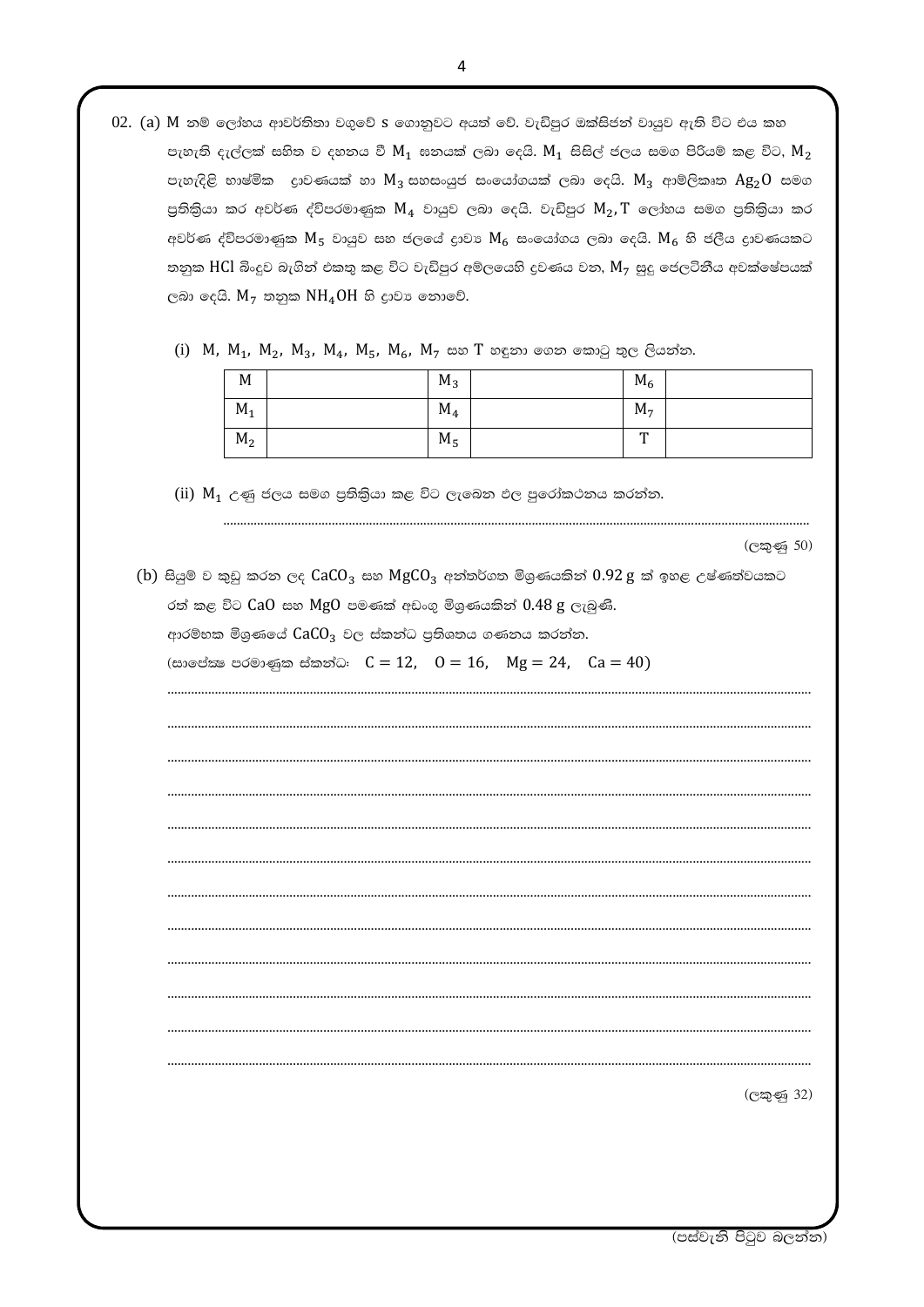| (i)                                                                                                     |                                                                                                             | (c) පහත සඳහන් ඒවා සඳහා තුලිත රසායනික සමීකරණ ලියන්න.            |                                                                                                                                 |            |  |  |  |
|---------------------------------------------------------------------------------------------------------|-------------------------------------------------------------------------------------------------------------|----------------------------------------------------------------|---------------------------------------------------------------------------------------------------------------------------------|------------|--|--|--|
| (ii)                                                                                                    |                                                                                                             |                                                                |                                                                                                                                 |            |  |  |  |
|                                                                                                         |                                                                                                             |                                                                |                                                                                                                                 |            |  |  |  |
|                                                                                                         |                                                                                                             |                                                                |                                                                                                                                 | (ලකුණු 18) |  |  |  |
| 03. (a) පහත දැක්වෙන (i) සිට (v) තෙක් එක් එක් පුකාශයට අදාළ කිුයාවලි සඳහා තුලිත රසායනික සමීකරණ<br>ලියන්න. |                                                                                                             |                                                                |                                                                                                                                 |            |  |  |  |
| (i)                                                                                                     | ලබුා්මීන් හි සම්මත ඉලෙක්ටෝන ලබා ගැනීමේ එන්තැල්පිය $\,\Delta H^{0}_{\rm EA}$ , $-328.0\,$ kJ mol $^{-1}$ වේ. |                                                                |                                                                                                                                 |            |  |  |  |
| (ii)                                                                                                    |                                                                                                             |                                                                | ${\rm MgCl_2}(s)$ හි සම්මත උත්පාදන එන්තැල්පිය $\Delta{\rm H}_{{\rm f}}^0$ , $-641.0\, {\rm kJ}$ mol $^{-1}$ වේ.                 |            |  |  |  |
|                                                                                                         |                                                                                                             |                                                                | (iii) ස්ටියරික් අම්ලයේ, $C_{17}H_{35}COOH(s)$ සම්මත දහන එන්තැල්පිය, $\Delta H_C^0$ , $-11380.0 \text{ kJ} \text{ mol}^{-1}$ වේ. |            |  |  |  |
|                                                                                                         | $(iv)$ Mg හි සම්මත පරමාණුකරණ එන්තැල්පිය $\Delta H_A^0$ , 148.0 kJ mol $^{-1}$ වේ.                           |                                                                |                                                                                                                                 |            |  |  |  |
| (v)                                                                                                     | $\rm Mg$ හි සම්මත පළමු අයනීකරණ එන්තැල්පිය $\rm \Delta H_{I_1}^0$ , 737. $0$ kJ $\rm mol^{-1}$ වේ.           |                                                                |                                                                                                                                 |            |  |  |  |
|                                                                                                         |                                                                                                             |                                                                |                                                                                                                                 | (ලකුණු 20) |  |  |  |
|                                                                                                         | (b) $25 \text{ °C}$ උෂ්ණත්වයේ දී පහත පුතිකියාව සළකන්න.                                                      | $AB(s) \longrightarrow C(s) + D(g)$                            |                                                                                                                                 |            |  |  |  |
|                                                                                                         |                                                                                                             | $25^{\circ}$ C දී $\Delta H_f^0$ හා $S^0$ සඳහා පහත දත්ත දී ඇත. |                                                                                                                                 |            |  |  |  |
|                                                                                                         |                                                                                                             | $\Delta H_f^0/k$ mol <sup>-1</sup>                             | $S^0 / K^{-1}$ mol <sup>-1</sup>                                                                                                |            |  |  |  |
|                                                                                                         | AB(s)                                                                                                       | $-1208$                                                        | 100                                                                                                                             |            |  |  |  |
|                                                                                                         | C(s)                                                                                                        | $-600$                                                         | 50                                                                                                                              |            |  |  |  |
|                                                                                                         | D(g)                                                                                                        | $-500$                                                         | 170                                                                                                                             |            |  |  |  |
| $25$ °C $\,$ දී මෙම පුතිකියාව ස්වයංසිද්ධ නොවන බව පෙන්වන්න.<br>(i)                                       |                                                                                                             |                                                                |                                                                                                                                 |            |  |  |  |
|                                                                                                         |                                                                                                             |                                                                |                                                                                                                                 |            |  |  |  |
|                                                                                                         |                                                                                                             |                                                                |                                                                                                                                 |            |  |  |  |
|                                                                                                         |                                                                                                             |                                                                |                                                                                                                                 |            |  |  |  |

(හයවැනි පිටුව බලන්න)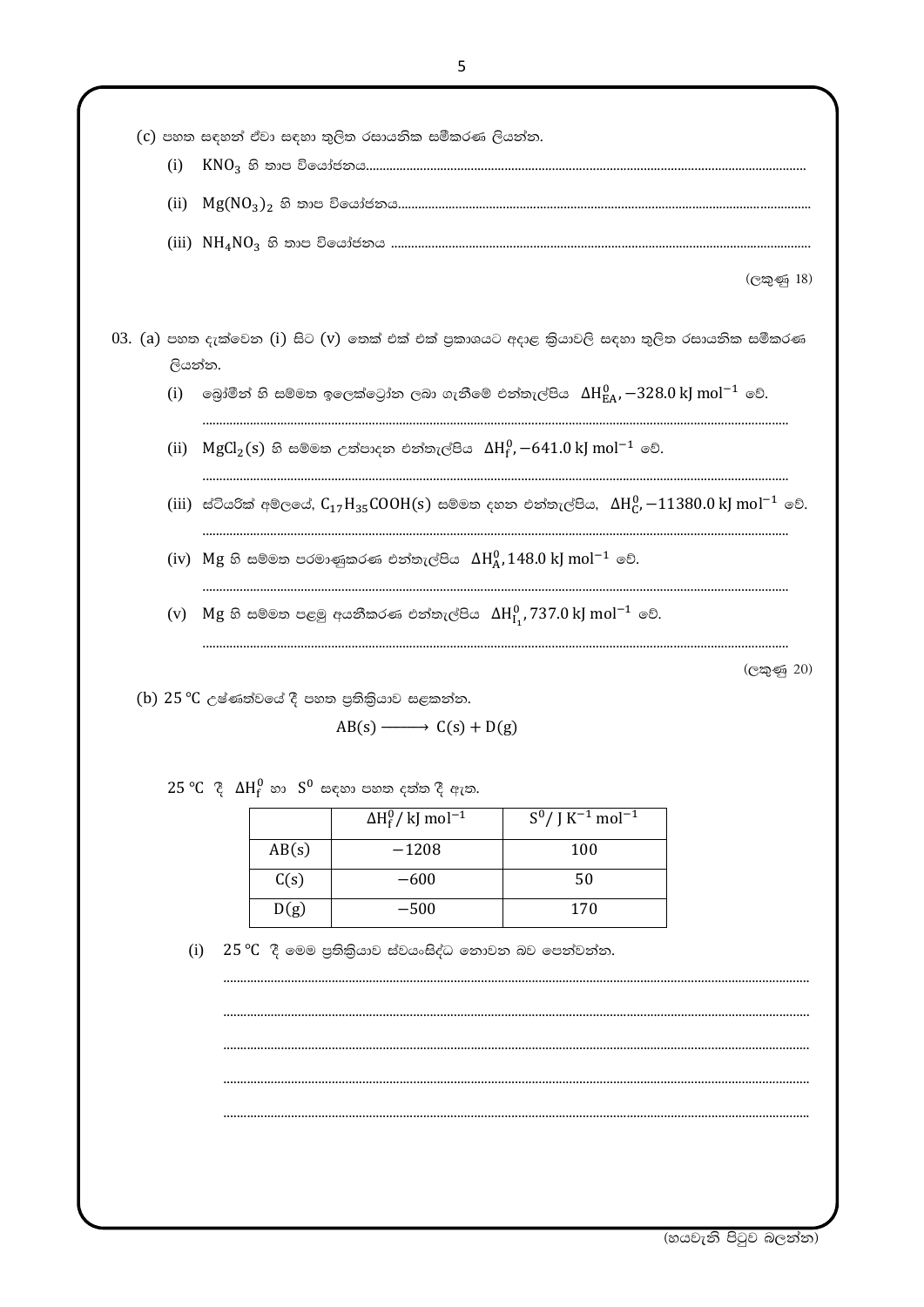(ii) උෂ්ණත්වය  $T C$  ට වඩා වැඩි වූ විට මෙම පුතිකියාව සවයංසිද්ධ වේ. උෂ්ණත්වය  $T C$  ට වඩා අඩු වූ විට මෙම පුතිකිුයාව සවයංසිද්ධ නොවේ. T ගණනය කරන්න.

(ලකුණු 45)

- (c)  $1 \times 10^{-5}$  mol dm<sup>-3</sup> ජලීය බේරියම් හයිඩොක්සයිඩ් දාවණ 100.0 cm<sup>3</sup> සමග 2.5  $\times$  10<sup>-5</sup> mol dm<sup>-3</sup> ජලීය කැඩ්මියම් සල්ෆේට් දාවණ  $100.0 \text{ cm}^3$   $25\,^0$ C දී මිශු කළ විට ඔබ නිරික ණය කිරිමට බලාපොරොත්තු වන්නේ කුමක් දැයි සුදුසු ගණනය කිරිමක් මගින් අපෝහනය කරන්න.
	- $= 1.0 \times 10^{-10}$  mol<sup>2</sup> dm<sup>-6</sup>  $25\,^0$ C දී,  $\bullet$ බ්රියම් සල්ෆේට් හි දුාවාතා ගුණිතය කැඩ්මියම් හයිඩොක්සයිඩ් හි දාවානා ගුණිතය =  $1.2 \times 10^{-14}$  mol $^3 \rm{dm}^{-9}$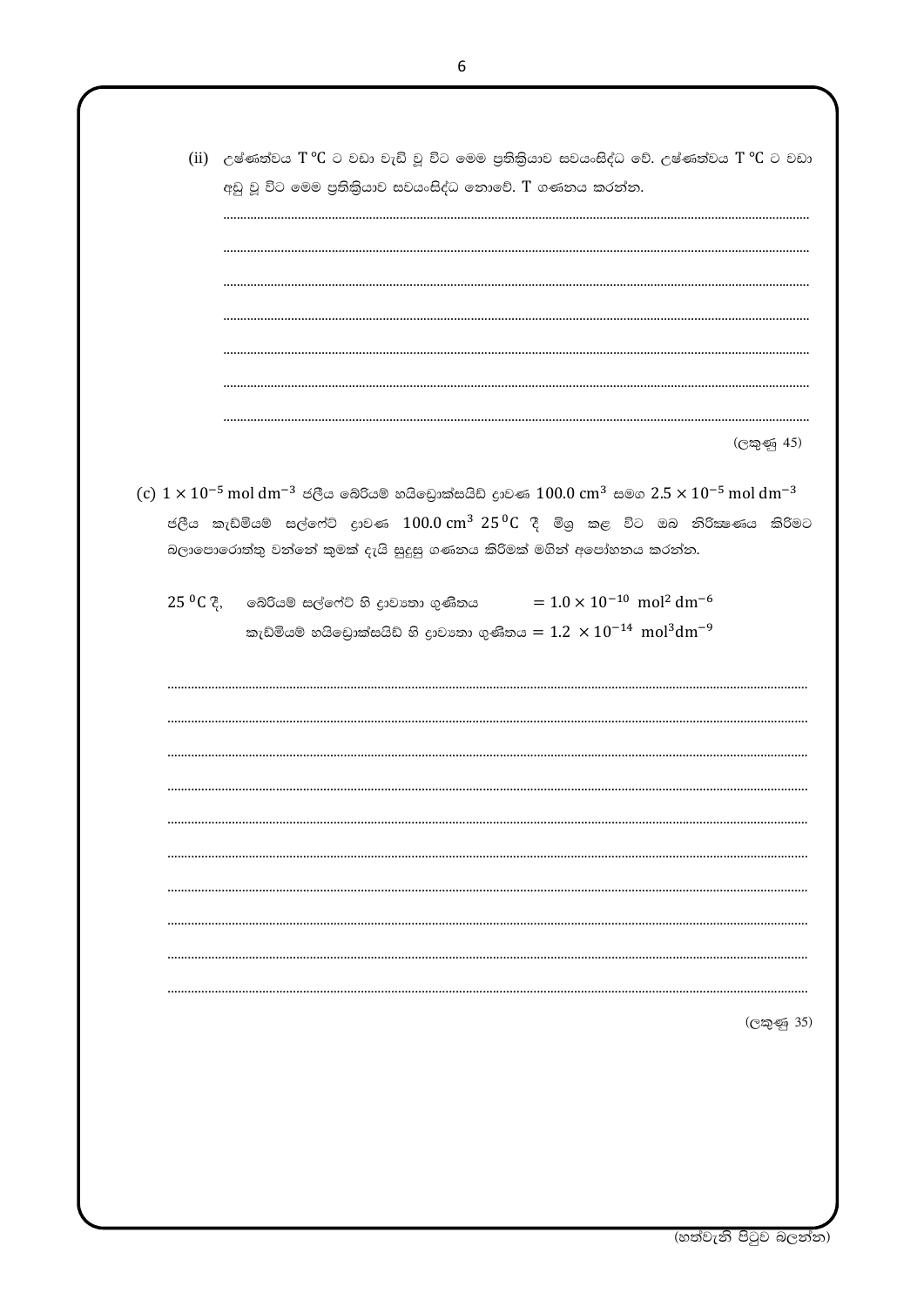$04.$  (a)  $\mathbf{A}, \mathbf{B}$  හා  $\mathbf{C}$  යනු අණුක සුතුය  $\mathsf{C}_5\mathsf{H}_{11}\mathsf{Br}$  වූ වාූහ සමාවයවික වේ. මෙම සමාවයවික තුනම පුකාශ සමාවයවිකතාව පෙන්නුම් කරයි. මධාසාරීය  $KOH$  හා පුතිකිුයා කරවූ විට  $A, B$  හා  $C$  පිළිවෙළින්  $D, E$  හා  $F$  ලබා දේ.  $D$  ජාගමිතික සමාවයවිකතාව පෙන්නුම් කරන අතර,  $E$  හා  $F$  ජාගමිතික සමාවයවිකතාව පෙන්නුම් **නොකරයි**. HBr සමග පුතිකිුයා කරවූ විට E හා F එකම G සංයෝගය ලබා දේ. G සංයෝගය  $A, B$  සහ  $C$  හි වාූහ සමාවයවිකයක් වේ.  $G$  පුකාශ සමාවයවිකතාව පෙන්නුම් නොකරයි.  $A, B, C, D, E, F$ හා  $G$  හි වයුහ පහත දී ඇති කොටුවල අඳින්න. (තිමාන සමාවයවික ආකාර ඇඳ දැක්වීම අවශා නැත.)



 $(b)$  පහත සඳහන් පරිවර්තන, එක පියවරකින් සමන්විත පරිවර්තන වශයෙන් කිරීම සඳහා ඔබ යොදන පුතිකාරක හා පුතිකියා තත්ත්ව සඳහන් කරන්න.



(අටවැනි පිටුව බලන්න)